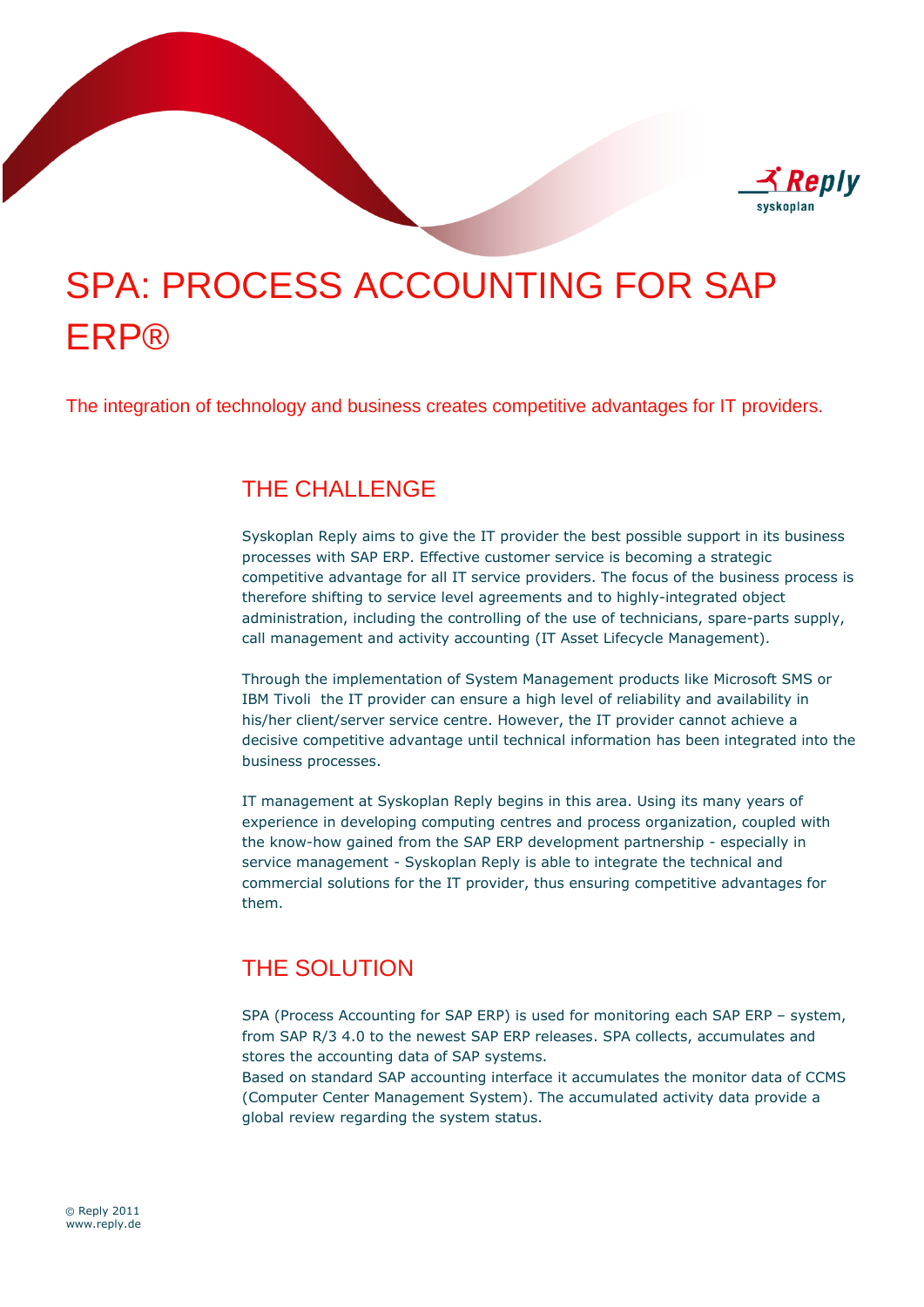| e          | Objekt Bearbeiten Springen System Hilfe |                         |                                                                    |                          |                 |                     |
|------------|-----------------------------------------|-------------------------|--------------------------------------------------------------------|--------------------------|-----------------|---------------------|
| ◙          | ūΙ                                      |                         | 4 8 6 6 6 6 6 7 8 8 8 9 8 9 8 9 8 9 8                              |                          |                 |                     |
|            | <b>Auswertung SPA Daten</b>             |                         |                                                                    |                          |                 |                     |
|            |                                         |                         |                                                                    |                          |                 |                     |
|            |                                         |                         |                                                                    |                          |                 |                     |
|            | 3 4 7 8 8                               |                         | $ {\bf 70}  {\bf 20}  {\bf 80}  {\bf 100}  {\bf 010}  {\bf 100}  $ | $\mathbf{E}$             |                 |                     |
| Tasktype   | <b>Original System</b>                  | Oria.User               | Orig. Aktion                                                       | าืะ<br>UserID            | Totalsteps  E   | $CPU$ time (ms) $x$ |
| <b>RFC</b> |                                         |                         |                                                                    | CADUS 凸 -                | $6 -$           | $1.790$ =           |
|            |                                         |                         |                                                                    | CADUS 凸 -                | $220 -$         | $88.900$ $\cdot$    |
|            |                                         |                         |                                                                    | CADUS 凸 -                | $358 -$         | $59.470$ =          |
|            |                                         |                         |                                                                    | SAPCPIC凸.                | $96 -$          | $110 -$             |
|            |                                         |                         |                                                                    | SAPSYS 凸.                | $2 -$           | $20 -$              |
|            |                                         |                         |                                                                    | $UGCO \nightharpoonup$ - | $195 -$         | $11.620$ =          |
|            |                                         |                         | 凸                                                                  |                          | $877 -$         | 161.910             |
|            |                                         | $\triangle$             |                                                                    |                          | 877             | 161.910             |
|            | 凸                                       |                         |                                                                    |                          | 877             | 161.910             |
|            | <b>DBI</b>                              | K489809                 | RSA1                                                               | ALERE 凸·                 | $80 -$<br>$2 -$ | $2.730 -$<br>$0 -$  |
|            |                                         |                         | RSA1                                                               | SAPSYS A.                | $82 - -$        | $2.730 -$           |
|            |                                         | K489809                 | 凸                                                                  | <br>.                    | $82 - -$        | $2.730 -$           |
|            |                                         | 凸<br>K824707            | RSA <sub>1</sub>                                                   | ALERE 凸 -                | 10.4            | $1.200 -$           |
|            |                                         |                         | RSA1<br>凸                                                          |                          | $10 - 1$        | $1.200 -$           |
|            |                                         | K824707<br>$\mathbf{r}$ |                                                                    |                          | $10 - - -$      | $1.200 -$           |
|            |                                         | <b>SAPSYS</b>           | BI_ODSADSKJY8UV3 ALERE 凸 -                                         |                          | $1 -$           | $0 -$               |
|            |                                         |                         | BI_ODSADSKJY8U 凸                                                   | . .                      | 1.1.1           | $0 -$               |
|            |                                         | <b>SAPSYS</b><br>凸      |                                                                    |                          | 1.1.1           | $0 - 1$             |
|            | <b>DBI</b>                              | 凸                       |                                                                    | .                        | $93 - - - -$    | $3.930 -$           |
|            | <b>DBW</b>                              | K489809                 | RSA1                                                               | ALERE ALERE              | $81 -$          | $920 -$             |
|            |                                         |                         | RSA1<br>凸                                                          |                          | 81              | $920 -$             |
|            |                                         | K489809<br>д            |                                                                    |                          | $81 - -$        | $920 -$             |
|            |                                         | <b>SAPSYS</b>           | BI_ODSA7Y20YKHEV ALERE 凸.                                          |                          | $2 -$           | $10 -$              |
|            |                                         |                         | BI ODSA7Y20YKH 凸                                                   |                          | $2 - 1$         | $10 - 1$            |

As agent, SPA collects statistical data per each technical environment (computer, SAP system), per client, per user, per account ID, per transaction name, per job name and step number and per shift. The statistical data consist of the number of transaction/job-steps, answer time (elapsed time), CPU time, number/time of DB requests (Change, Read …) and a lot more data fields.

In the SAP ERP environment Original Users and their consumption can now be determined, for e.g when they set off RFCs (Remote Function Calls).

**Figure 1: Evaluation by task-type RFC in the mySAP ERP**

For SAP R/3release 4.0 and higher releases SPA uses a Syskoplan Reply reserved name range for programs, table names etc. Using this method, conflicts with customer objects are avoided. The data or activity records collected by SPA are necessary for a transparent activity accounting based on the cost-by-cause principle. This way you support another Syskoplan Reply product named SLAM (Service Level &

Accounting Manager). SLAM is the controlling tool for the IT provider that allows internal and external customers to dispose of activity data in a user-oriented and application-oriented way.

### OUR SERVICES

In order to implement individual customer requirements into efficient solutions Syskoplan Reply provides full service from consultancy through design and installation to implementation, training and maintenance.